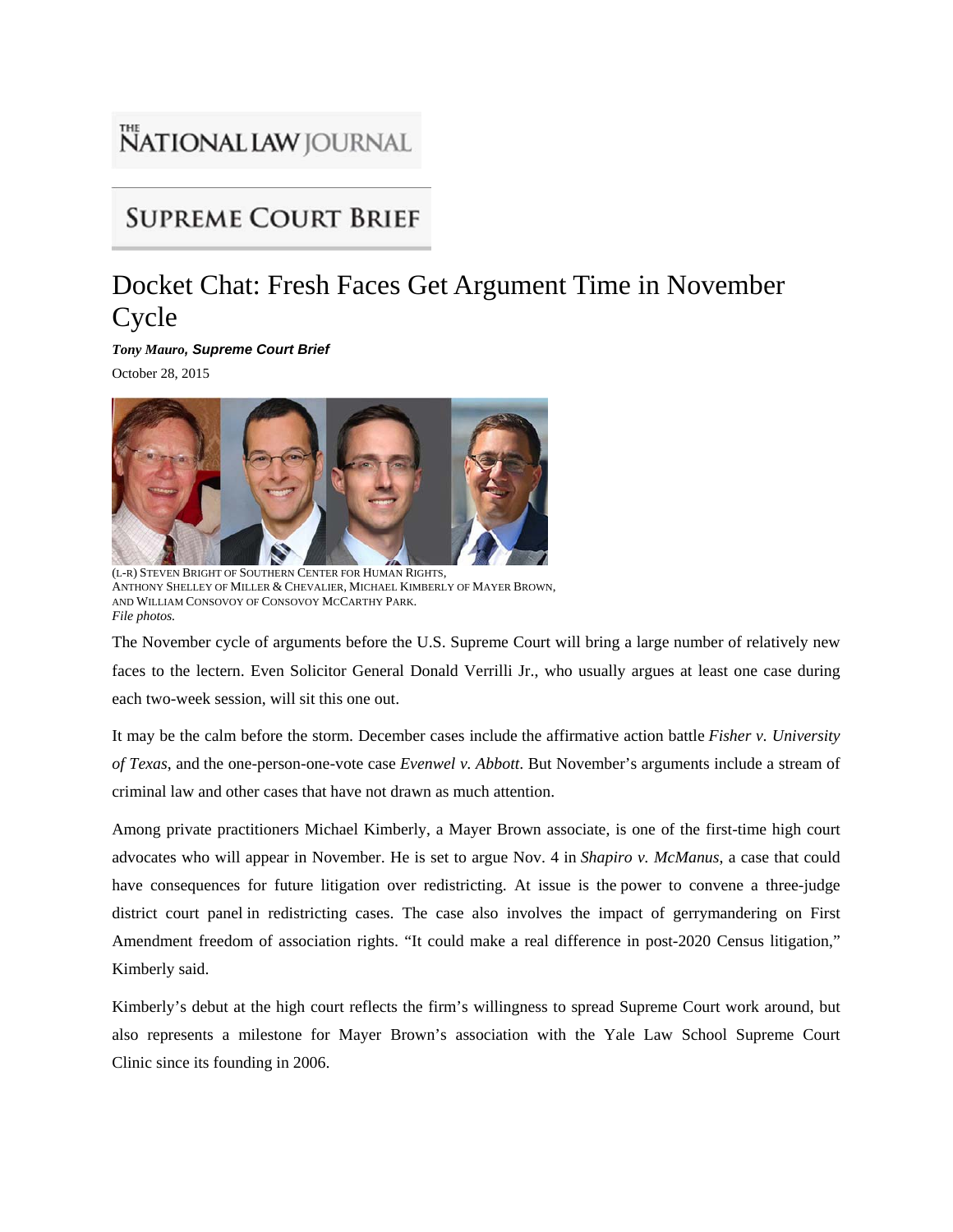Now co-director of the Yale clinic, Kimberly was a student in the clinic in its first year. And he will be the fifth former clinic student to argue before the high court.

Another November novice is Matthew Guadagno, a solo New York immigration law practitioner. He'll argue on Nov. 3 in *Torres v. Lynch*, a challenge to a defendant's deportation when convicted of a state crime that differs from a parallel federal crime.

Guadagno did not return a phone call seeking comment about his first Supreme Court argument, but this plea, in capital letters, appeared on his website: "Due To my current workload, I will not be doing any consultations until after November 4, 2015."

On his blog, Guadagno explained, "Please understand that I am a solo practitioner without any staff. I even answer my own phone. This is the way that I like to do things. Unfortunately, I do not have the means to take on any new cases at this time."

Anthony Shelley, chairman of the executive committee at Miller & Chevalier, will appear for the second time before the justices on Nov. 4 in *Bruce v. Samuels*, a Prison Litigation Reform Act case that addresses filing fees for indigent inmates.

Shelley's usual specialty is ERISA and employee benefits, and his first argument was in the 2006 case *Empire HealthChoice Assurance, Inc. v. McVeigh* on federal employee health benefits.

How did Shelley come to represent a prison inmate in the upcoming argument? As part of the firm's pro bono program, Shelley said the U.S. Court of Appeals for the D.C. Circuit has appointed him more than a dozen times to argue appeals for indigent inmates, many of them involving the prison litigation reform law.

"I don't get involved with too many criminal defendants in ERISA cases," Shelley said. "But they are appeals in both cases, and the preparation is similar. You work all the briefs and test the strengths and weakness of your arguments and do the best you can."

Stephen Bright's name is well-known to the justices, but he'll be arguing before the high court for only his third time. A longtime advocate for death row inmates on appeal, Bright is president and senior counsel of Southern Center for Human Rights. He argued before the court in 1988 and 2008, both time winning post-*Batson v. Kentucky* cases that involve racial bias in jury selection.

Bright is hoping for a third win on Nov. 2, when he argues in *Foster v. Chatman*, another case testing the boundaries of *Batson* in striking down convictions tainted by biased jury selection.

The court appointed Bright as counsel to Timothy Foster, whom he had represented since 2005. "I appreciate the chance to present the case to the court, both because my client's life is at stake and because of the discrimination that took place in the case, and that regularly occurs in jury selection in criminal cases," Bright said.